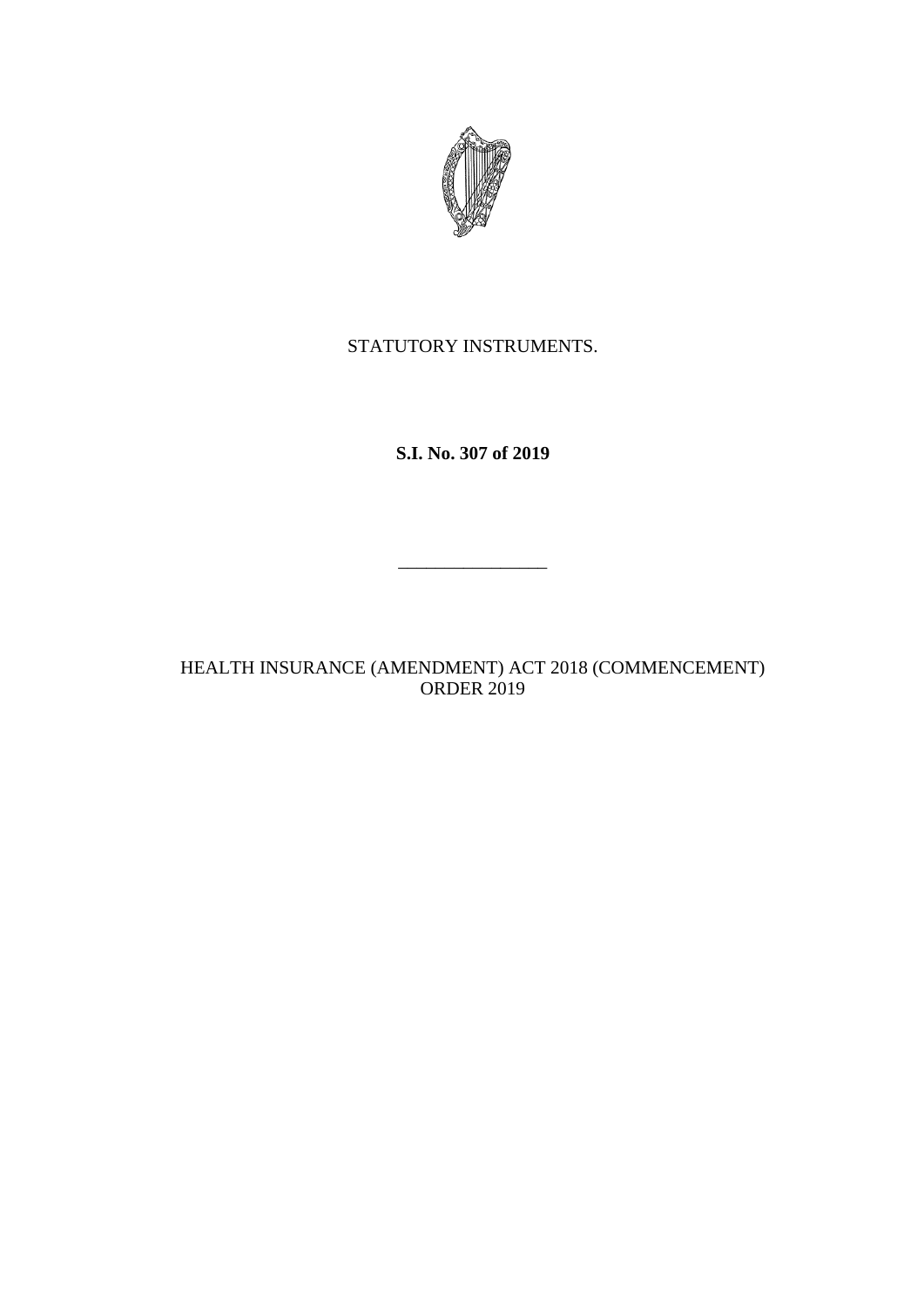# S.I. No. 307 of 2019

### HEALTH INSURANCE (AMENDMENT) ACT 2018 (COMMENCEMENT) ORDER 2019

I, SIMON HARRIS, Minister for Health, in exercise of the powers conferred on me by section 8(2) of the Health Insurance (Amendment) Act 2018 (No. 35 of 2018), hereby order as follows:

1. This Order may be cited as the Health Insurance (Amendment) Act 2018 (Commencement) Order 2019.

2. The 27th day of June 2019 is appointed as the day on which section 3 of the Health Insurance (Amendment) Act 2018 (No. 35 of 2018) shall come into operation.

> GIVEN under my Official Seal, 27 June, 2019.

SIMON HARRIS, Minister for Health.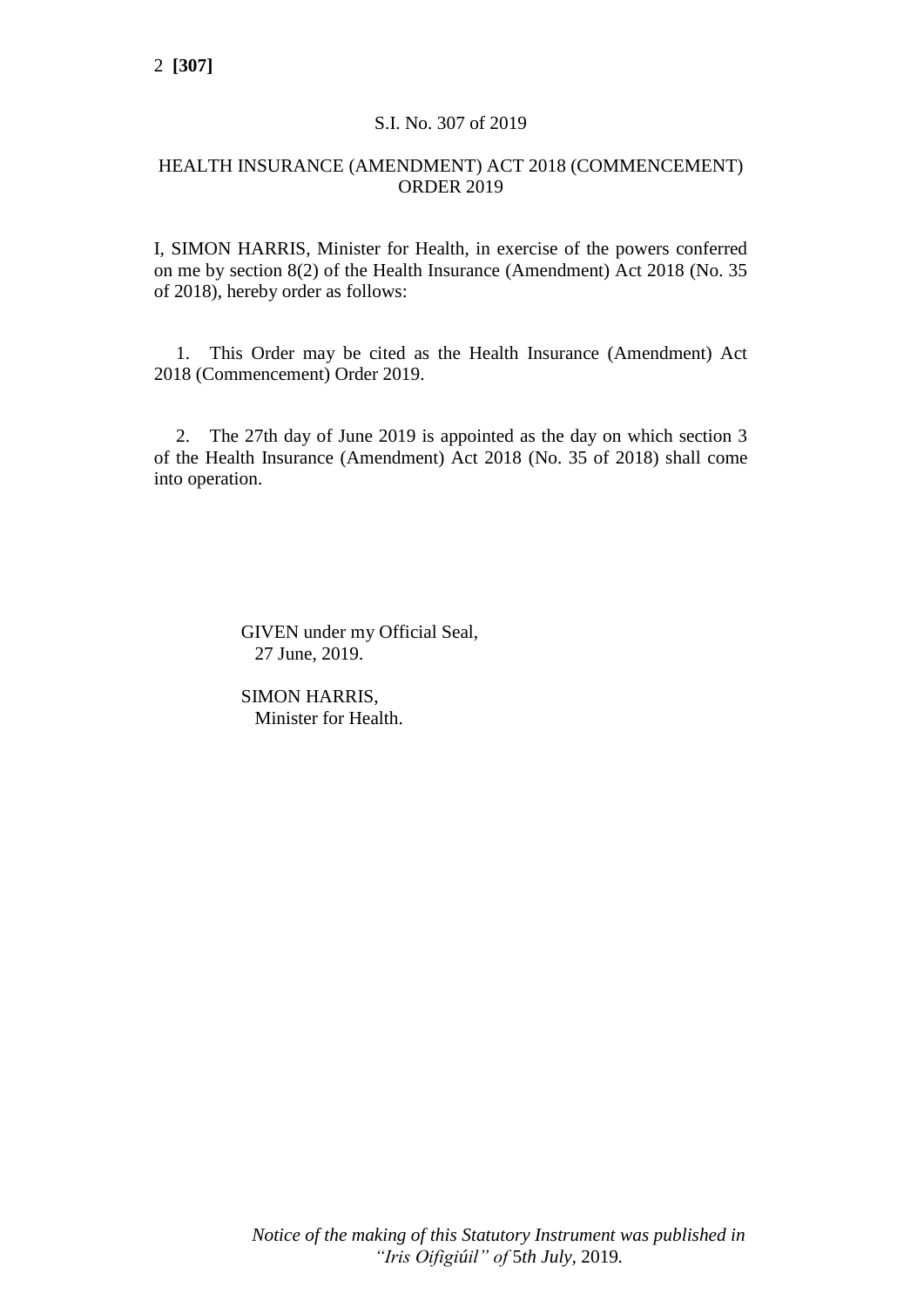### **[307]** 3

#### EXPLANATORY NOTE

# *(This note is not part of the Instrument and does not purport to be a legal interpretation)*

Section 3 of the Health Insurance (Amendment) Act 2018 provides for the expansion of the Health Insurance Authority's membership from 5 to 7 members, and for the increase in the quorum from 3 to 4. This was to provide additional expertise in the Authority's functions as an advisory body for the Minister for Health in private health insurance matters.

Section 8(2) of the same Act provides that: "Section 3 shall come into operation on such day or days as the Minister for Health may appoint by order or orders either generally or with reference to any particular purpose or provision and different days may be so appointed for different purposes or different provisions."